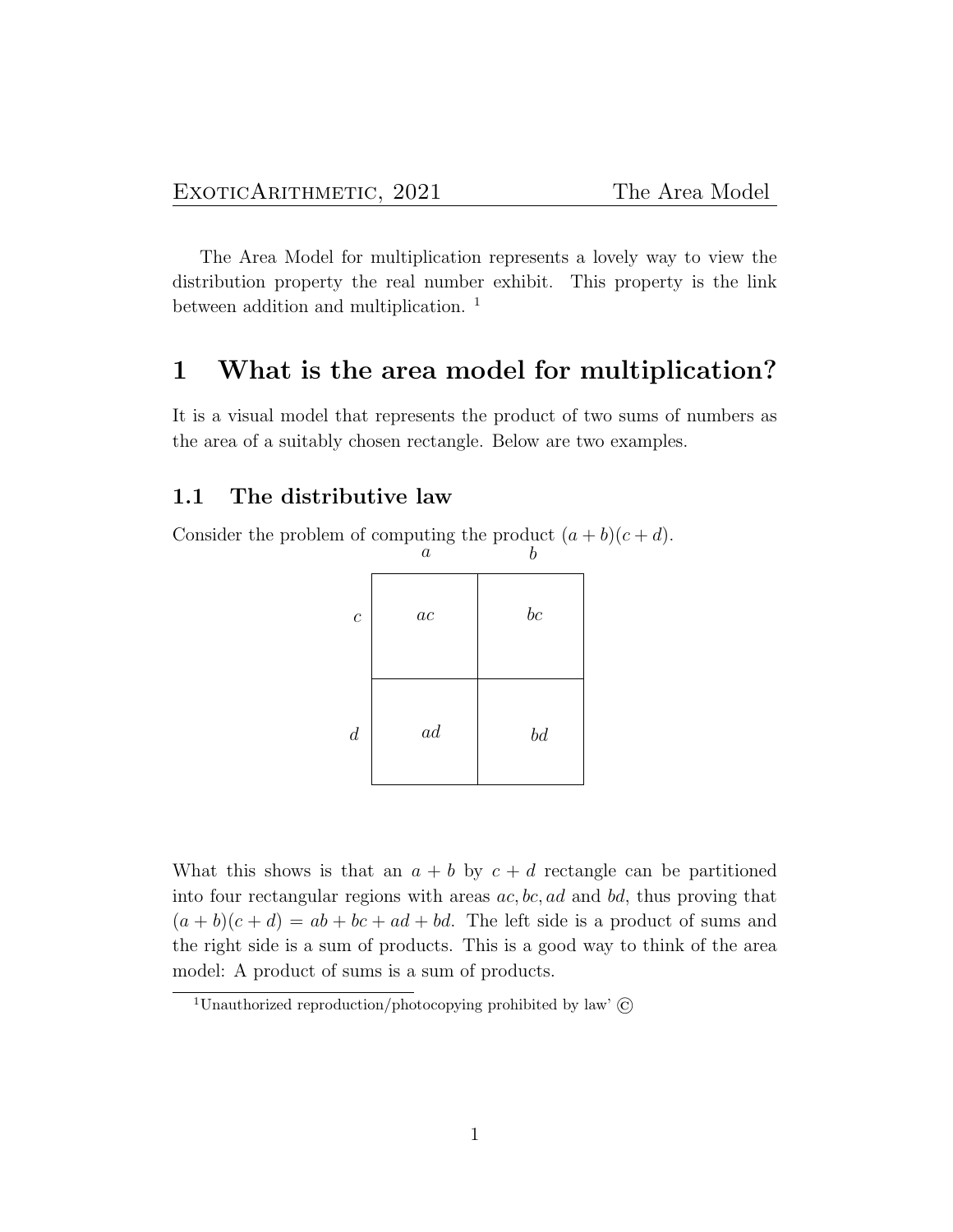# 1.2 An Example

|    | 200  | 10  | 6   |
|----|------|-----|-----|
| 20 | 4000 | 200 | 120 |
| 3  | 600  | 30  | 18  |

Compute the product  $216 \times 23$  in vertical format. What is the area of the rectangle shown. Find the area of the six rectangles in your work on the product problem.

| 216         |
|-------------|
| $\times 23$ |
| 648         |
| 4320        |
| 4968        |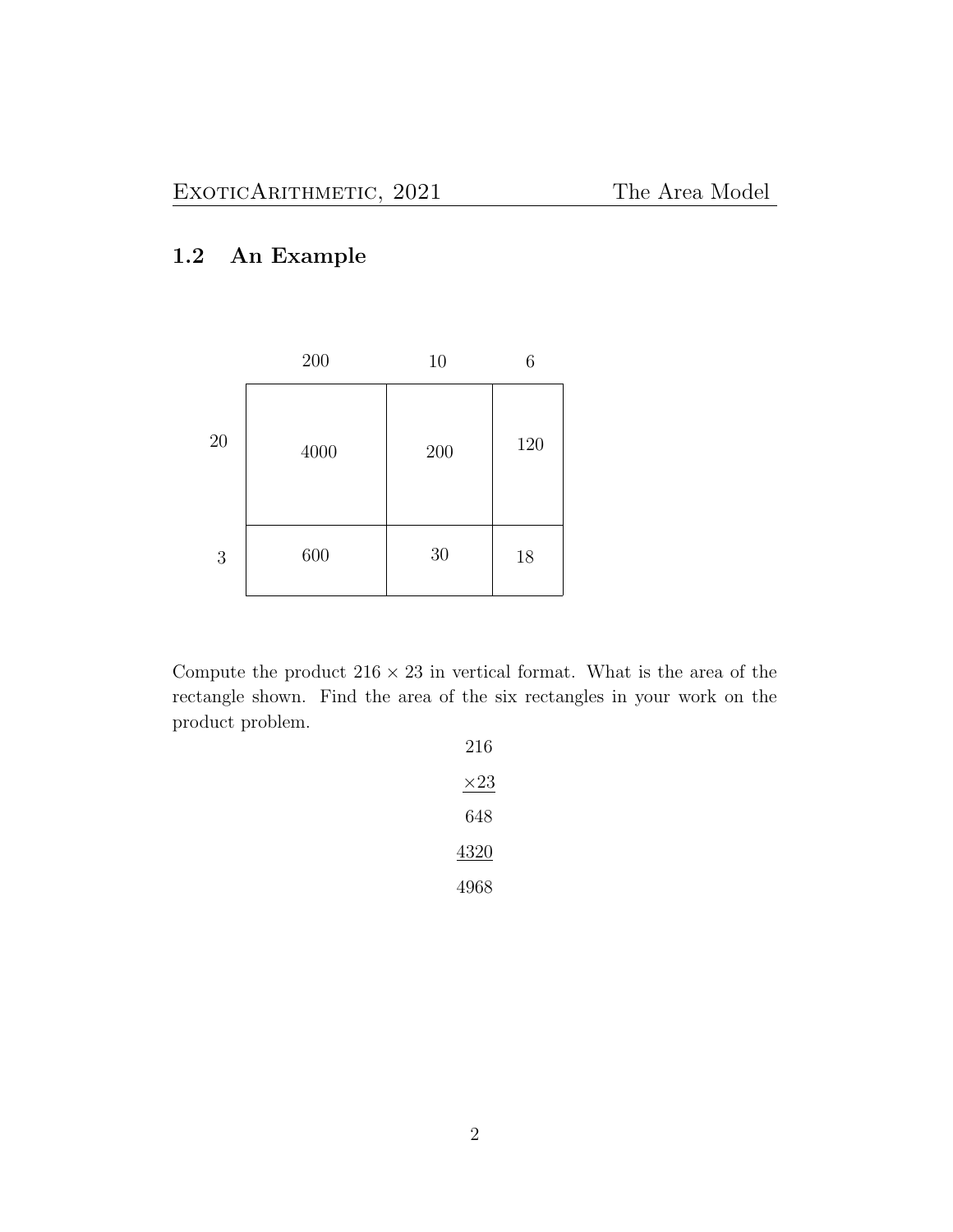### 1.3 Using negative numbers

Build a rectangle that measures  $216 \times 19$  and compute its area.



Note that the area model works beautifully with negative numbers. That is because it is really just another way to look at the distribution of multiplication over addition. Thus  $216 \times 19 = (200 + 10 + 6)(20 - 1) = 4000 + 200 +$  $120 - 200 - 10 - 6 = 4104.$ 

### 1.4 Multiplying Fractions

The area model works to explain how to multiply two fractions less than 1. Consider the problem  $\frac{2}{3} \times \frac{5}{7}$  $\frac{5}{7}$ .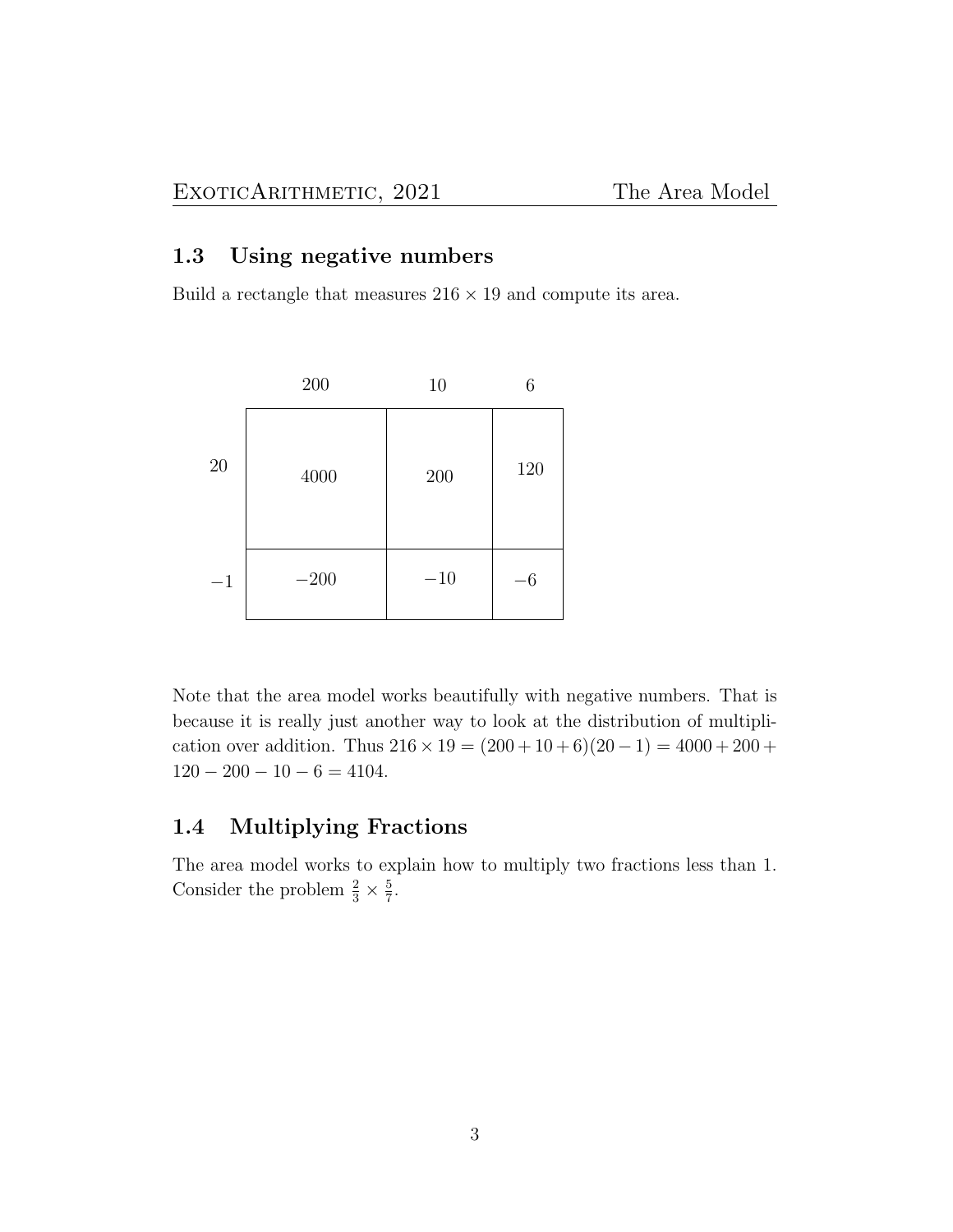

Build a grid of 21 congruent rectangles by splitting the vertical segment into 7 equal parts and splitting the horizontal segment into 3 equal parts.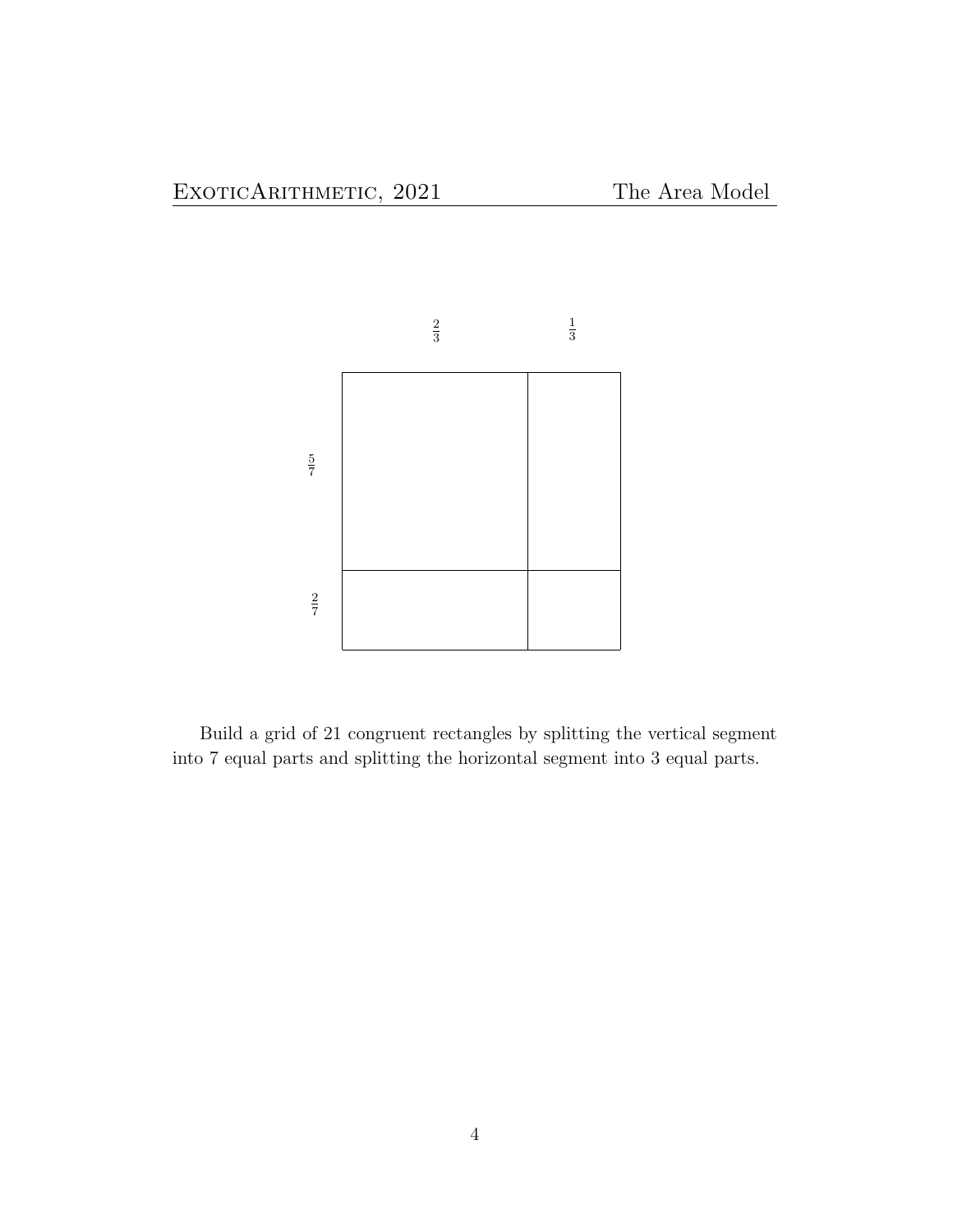

Now each small rectangle represents  $1 \ 21<sup>st</sup>$  of the unit square, and the area model shows that  $5 \times 2 = 10$  of these represent our product  $\frac{2}{3} \times \frac{5}{7} = \frac{10}{21}$ . Another way to think about this is that  $\frac{5}{7}$  of the 21 rectangles is 15 and two-thirds of that is 10 of them.

### 1.5 One more visual

Have a look at the diagram below. Try to explain it to a friend.

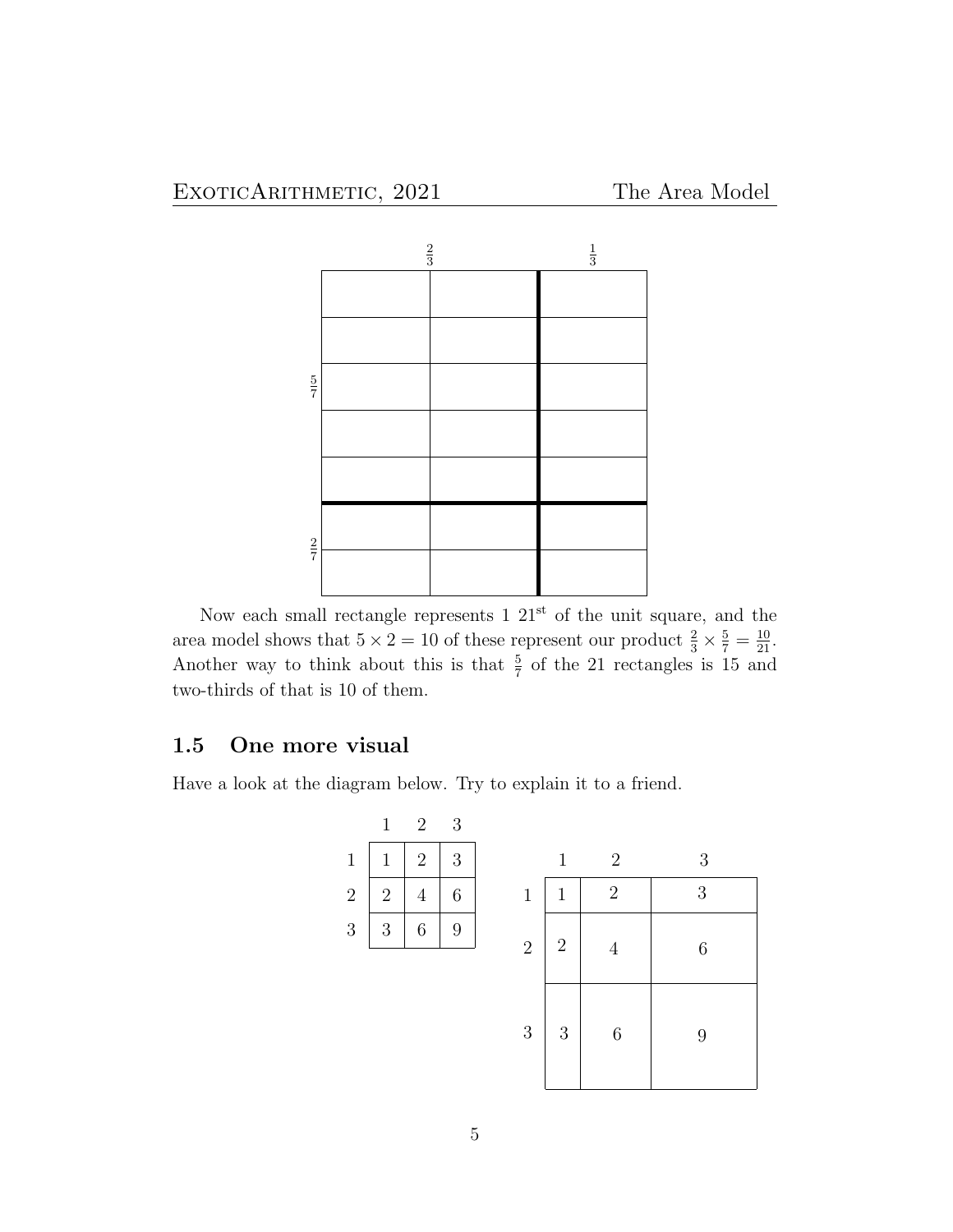### 1.6 Multiplying polynomials

Next, use the area model to compute  $(2x^2 + x + 6)(2x + 3)$ .

|    | $2x^2$ | $\boldsymbol{x}$ | 6   |
|----|--------|------------------|-----|
| 2x | $4x^3$ | $2x^2$           | 12x |
| 3  | $6x^2$ | 3x               | 18  |

So,  $p(x) = (2x^2 + x + 6)(2x + 3) = 4x^3 + 2x^2 + 12x + 6x^2 + 3x + 18 = 4x^3 + 8x^2 +$  $15x+18$ . You can point out that when  $x = 10$ , we get just the answer we got above, 4968. Note that the polynomial arithmetic is actually easier than the integer arithmetic since there are no 'carries' to worry about. Now we know that polynomial arithmetic helps us understand integer arithmetic. Can we reverse the process and learn something about polynomials from integers. Of course! Note that the value  $p(10) = 4000 + 800 + 150 + 18 = 4968$ . Build the factor tree for 4968. You'll see that  $4968 = 2^3 \cdot 3^3 \cdot 23$ , which we can write as  $216 \cdot 23 = 2 \cdot 10^2 + 1 \cdot 10^1 + 6 \cdot 10^0 \cdot 2 \cdot 10^1 + 3 \cdot 10^0$ . This suggests the factorization  $(2x^2 + x + 6) \cdot (2x + 3)$ . Of course this is no surprise.

Here's a practice problem to help you understand what we just saw. Find the prime factorization of  $N = 10101$ . Then write N as a product of a three-digit number  $abc$  and a two-digit number  $de$ . Finally, build two quadratic polynomials from the numbers you've found to get a factorization of  $x^4 + x^2 + 1$ .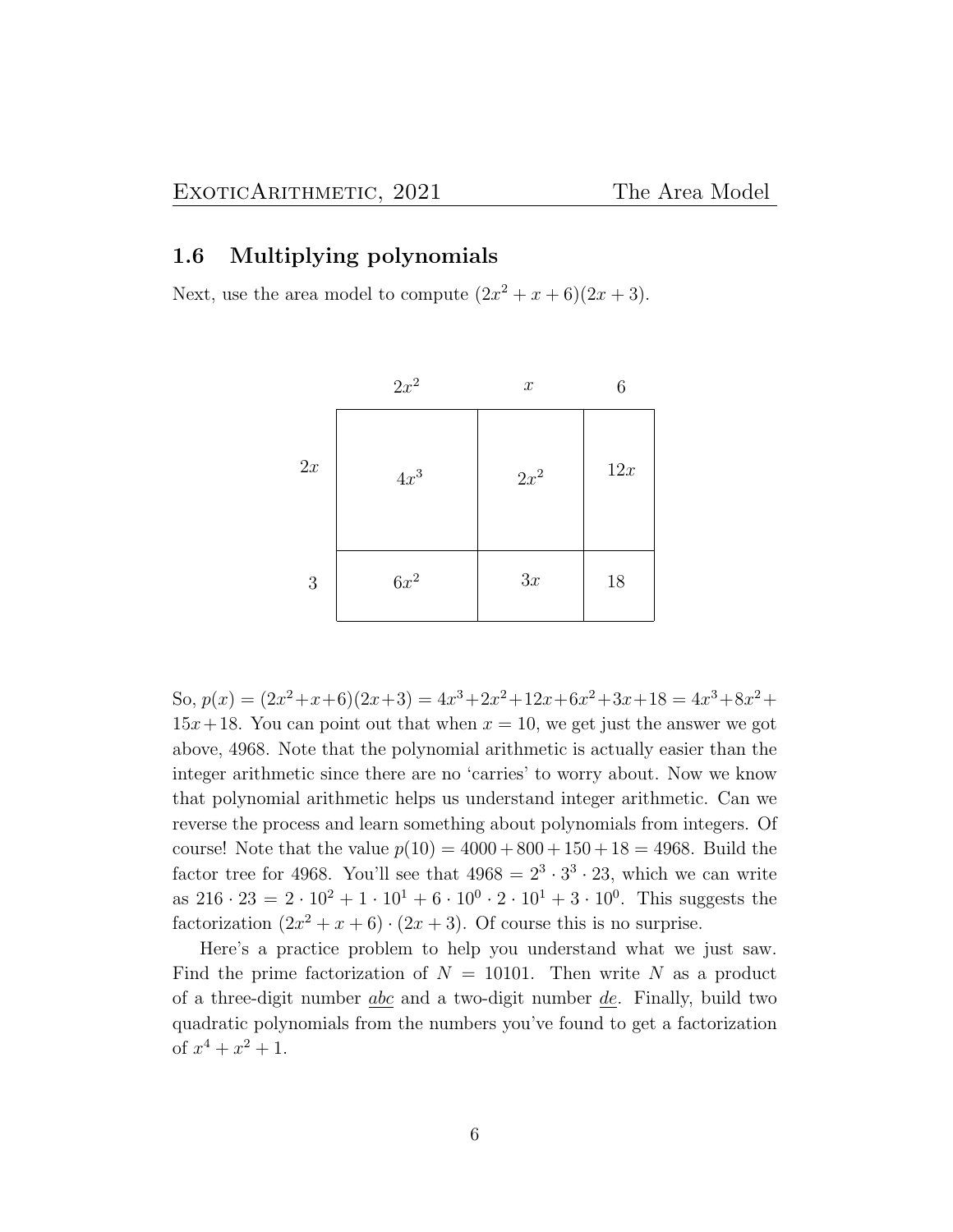### 1.7 Some Practice Problems.

Use the area model matrix to compute the following products.

1.  $(a+b+c)^2$ 2.  $(a+b-c)^2$ 3.  $(a + b + c)(a + b - c)$ 4.  $(a + b + c)(a - b - c)$ 5.  $(a - b + c)(a + b - c)$ 6.  $(a^2-2ab+b^2)(a^2+2ab+b^2)$ 7.  $(a+b)^3$ 8.  $(a - b)^3$ 9.  $(a^2 - a + 1)(a^2 + a + 1)$ 10.  $(a+1)^4$ 11.  $(a+b)(a^2 - ab + b^2)$ 12.  $(a - b)(a^2 + ab + b^2)$ 13.  $(1+x+x^2+x^3)^2$ 

# 2 Some Problems with Cubical Dice.

We start this section with some related material. Build the addition and multiplications tables for the set  $\{1, 2, 3, 4, 5, 6\}$ . If we roll a pair of cubical distinguishable dice and agree to add the results, we can view the sample space (the set of possible outcomes) as the addition table. See the table below.

Use the area model idea to construct the square of the polynomial  $p(x) =$  $x + x<sup>2</sup> + x<sup>3</sup> + x<sup>4</sup> + x<sup>5</sup> + x<sup>6</sup>$ . The matrix shows the number of ways a pair of dice can yield the sums 2 through 12.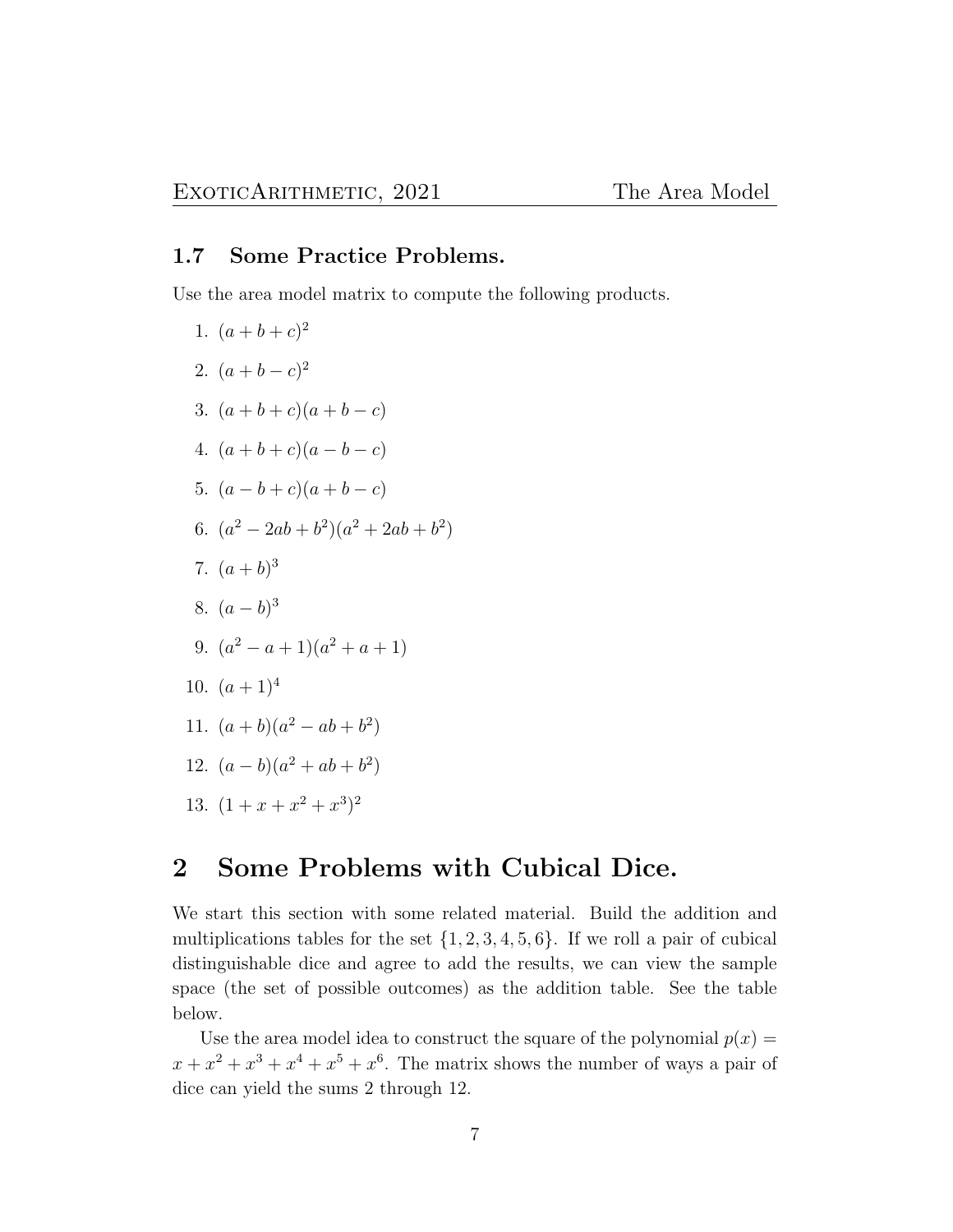|  | $\begin{array}{ccc} \n\begin{array}{ccc} 1 & 2 & 3 \n\end{array} \n\end{array}$ |                                                                                                                                                                                 | 5 <sup>5</sup> |  |
|--|---------------------------------------------------------------------------------|---------------------------------------------------------------------------------------------------------------------------------------------------------------------------------|----------------|--|
|  |                                                                                 |                                                                                                                                                                                 |                |  |
|  |                                                                                 |                                                                                                                                                                                 |                |  |
|  |                                                                                 |                                                                                                                                                                                 |                |  |
|  |                                                                                 |                                                                                                                                                                                 |                |  |
|  |                                                                                 |                                                                                                                                                                                 |                |  |
|  |                                                                                 | $\begin{array}{r rrrrrr} 1&2&3&4&5&6&7\ \hline 2&3&4&5&6&7&8\ \hline 3&4&5&6&7&8&9\ \hline 4&5&6&7&8&9&10\ \hline 5&6&7&8&9&10&11\ \hline 6&7&8&9&10&11&12\ \hline \end{array}$ |                |  |

The matrix has 36 equally likely sums, so the probability distribution of the sum of the dice is given in the table below.

|  | $\begin{array}{cccccccc} \n & 2 & 3 & 4 & 5 & 6 & 7 & 8 & 9 & 10 & 11 & 12 \n\end{array}$                         |  |  |  |  |
|--|-------------------------------------------------------------------------------------------------------------------|--|--|--|--|
|  | $\begin{array}{ccccccccc} 1/36 & 2/36 & 3/36 & 4/36 & 5/36 & 6/36 & 5/36 & 4/36 & 3/36 & 2/36 & 1/36 \end{array}$ |  |  |  |  |

### 2.1 Some Alternative Labelings

Is it possible to label the faces of two cubical dice so that the distribution of sums is just the same as that for the ordinary labeling. The set of problems offered below will enable the reader to find the desired labeling and also to learn about the very nice connection that enables the counting of certain kinds of objects using polynomials. Thus, this essay can be considered an introduction to generating functions. A generating function is a polynomial  $f(x) = a_n x^n + a_{n-1} x^{n-1} + \cdots + a_1 x + a_0$ , where  $a_i$  is the number of objects of

type  $i$  to be counted. For a regular die, given by the net 1  $2 | 3 | 5 | 4$ 6 we

have six types of objects each occurring once. So the generating function is the polynomial  $f(x) = x + x^2 + x^3 + x^4 + x^5 + x^6$ . If we had the die labeled 1

 $1 \mid 3 \mid 5 \mid 5$ , we would have the generating function  $g(x) = 2x + x^3 + 3x^5$ . 5

What's so great about generating functions? Its the way they behave under multiplication. Suppose we want to find the distribution (histogram) of sums of the two dice described above. Notice that the product  $f(x)g(x)$  can be computed using the area model we saw above.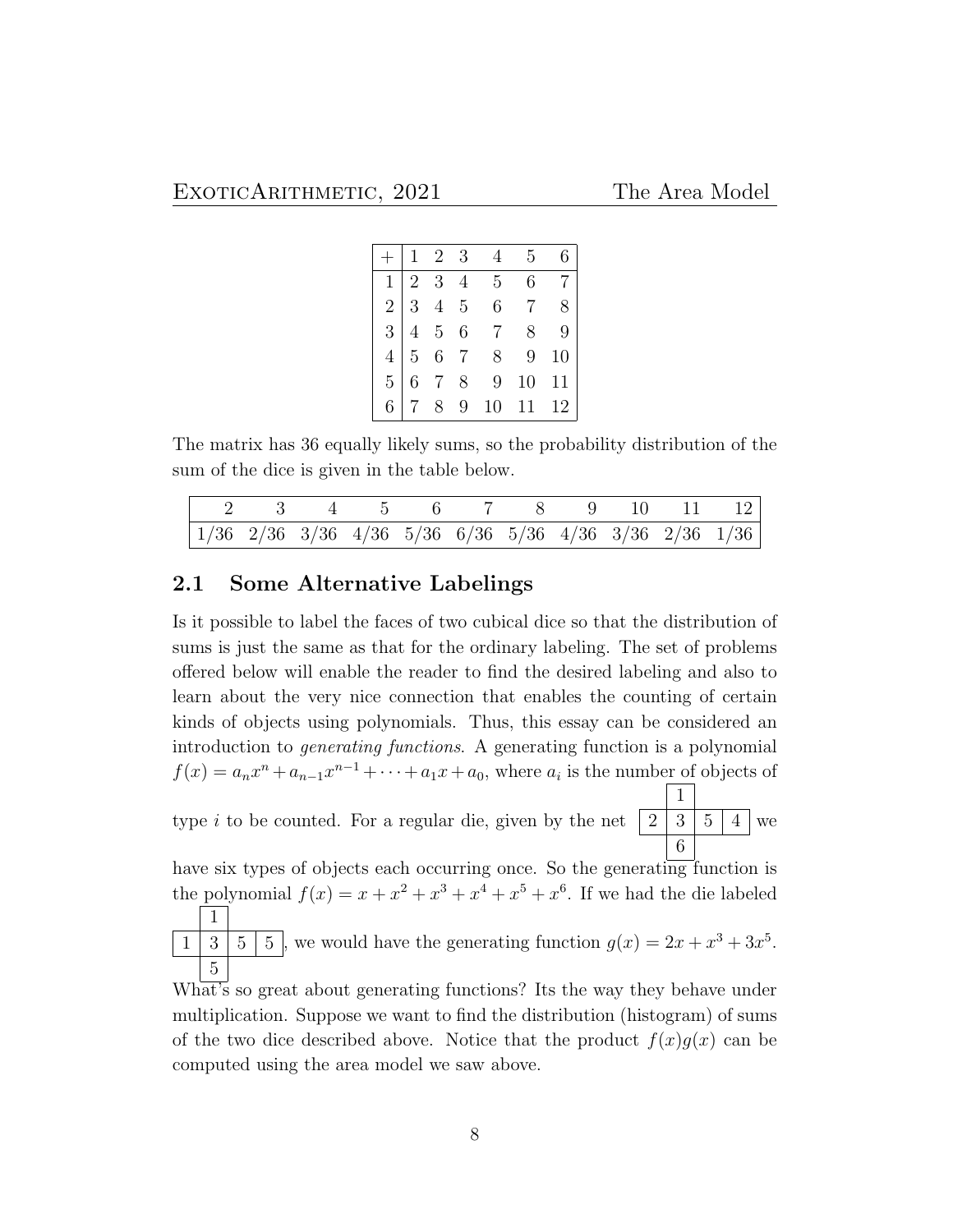|        | $\boldsymbol{x}$ | $x^2$  | $x^3$  | $x^4$  | $x^5$     | $x^6$     |
|--------|------------------|--------|--------|--------|-----------|-----------|
| 2x     | $2x^2$           | $2x^3$ | $2x^4$ | $2x^5$ | $2x^6$    | $2x^7$    |
| $x^3$  | $x^4$            | $x^5$  | $x^6$  | $x^7$  | $x^8$     | $x^9$     |
| $3x^5$ | $3x^6$           | $3x^7$ | $3x^8$ | $3x^9$ | $3x^{10}$ | $3x^{11}$ |

Collecting terms of the same type, we get  $f(x)g(x) = 2x^2 + 2x^3 + 3x^4 + 3x^5 +$  $6x^6 + 6x^7 + 4x^8 + 4x^9 + 3x^{10} + 3x^{11}$ . Notice that the sum of the coefficients of the product polynomial is 36, just as we have 36 distinguishable outcomes, assuming we can distinguish the two 1's and the three 5's on the second die.

Our problem can now be stated as follows. Find a pair of different labelings of two dice that have the same probability distribution as that above.

Suppose you have two cubes you'd like to decorate with dots so that when the pair is rolled like dice the probabilities of getting a given sum is exactly the same as the probability would be for a pair of standard dice. To solve this problem consider the *generating function*  $f(x)$  of an ordinary die. Its just  $f(x) = x + x^2 + x^3 + x^4 + x^5 + x^6$ , so we can pretty quickly arrive at  $f^{2}(x) = x^{2} + 2x^{3} + 3x^{4} + 4x^{5} + 5x^{6} + 6x^{7} + 5x^{8} + 4x^{9} + 3x^{10} + 2x^{11} + x^{12}$ If we can factor this into a pair of polynomials each with sum of coefficients different from those of  $f$ , we will know how to build the Sicherman dice. We saw above that  $x^4 + x^2 + 1$  has a rather nice factorization, namely

$$
x^{4} + x^{2} + 1 = (x^{2} - x + 1)(x^{2} + x + 1).
$$

Hence we can write  $x^6 + x^5 + x^4 + x^3 + x^2 + x = x^2(x^4 + x^2 + 1) + x(x^4 + x^2 + 1)$ .

More generally, a **generating function** is an algebraic device in which a sequence  $a_n$ ,  $n = 0, 1, \ldots$ , is coded as an infinite series in a variable x. The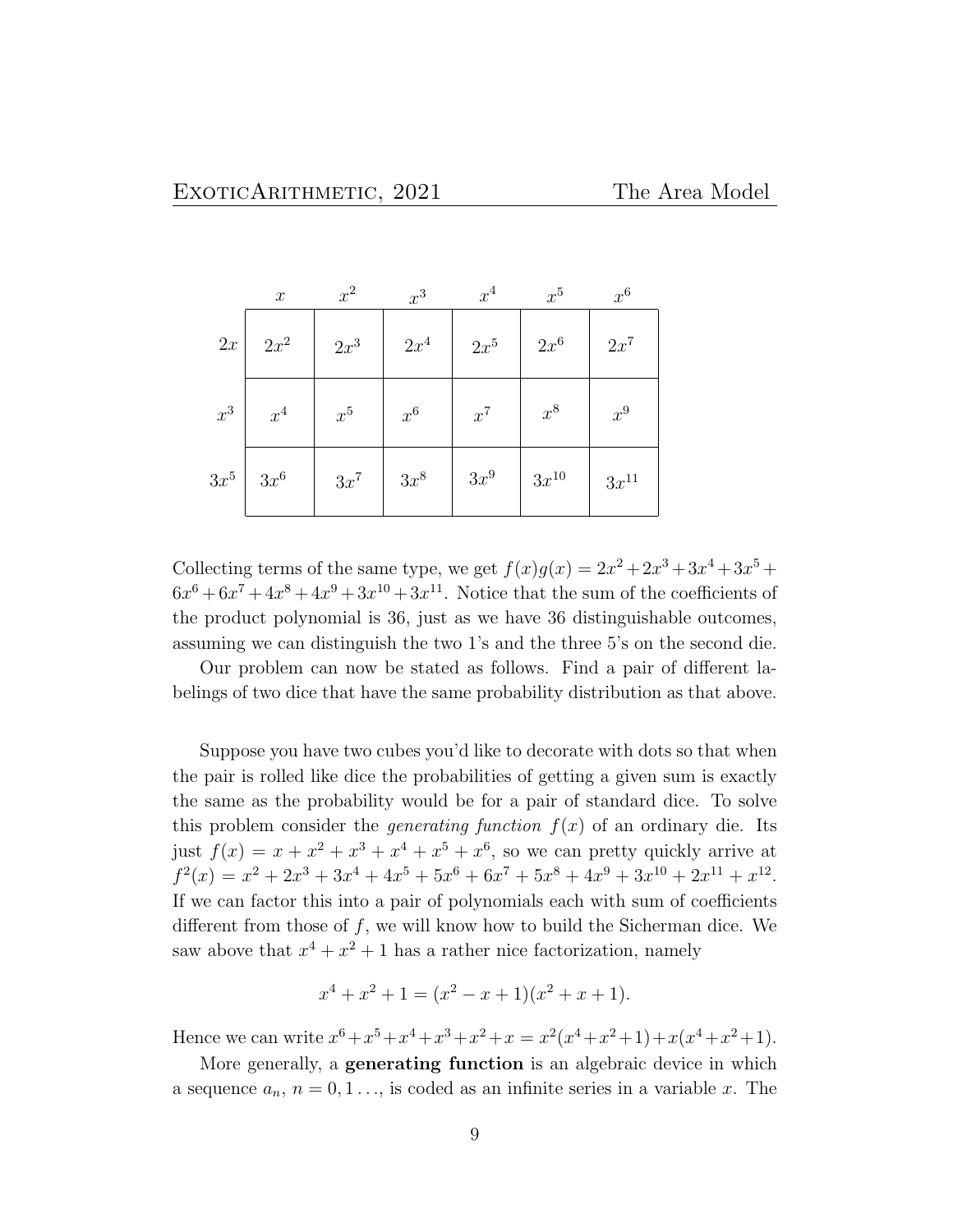algebra of the series can then be used to get useful information about the sequence. Formally, the generating function  $f(x)$  of a sequence  $a_n$  is the infinite series

$$
f(x) = \sum_{k=0}^{\infty} a_k x^k = a_0 + a_1 x + a_2 x^2 + \cdots
$$

The sequence  $a_n$  is called the **sequence of**  $f(x)$ .

### 2.2 Probability Problems with Ordinary Dice.

There are 36 equally likely outcomes. Letting  $x$  denote the result of the first die and y the second, we can abbreviate problems like 'what is the probability that the result of the first roll is less than that of the second?' as 'find  $P(x \le y)$ . With this notation in mind, try the 9 problems below. Find the probability of each event.

- 1.  $P(x + y \le 9)$
- 2.  $P(x + y \text{ is even})$
- 3.  $P(x + y)$  is divisible by 3)
- 4.  $P(x + y = 7)$
- 5.  $P(x = y)$
- 6.  $P(x \cdot y \text{ is even})$
- 7.  $P(x \cdot y)$  is a multiple of 3)
- 8.  $P(x^2 + 2xy + y^2 = 12)$
- 9. Suppose a third die is rolled, with outcome denoted z. Find  $P(x + y + z)$  $z\leq 10.$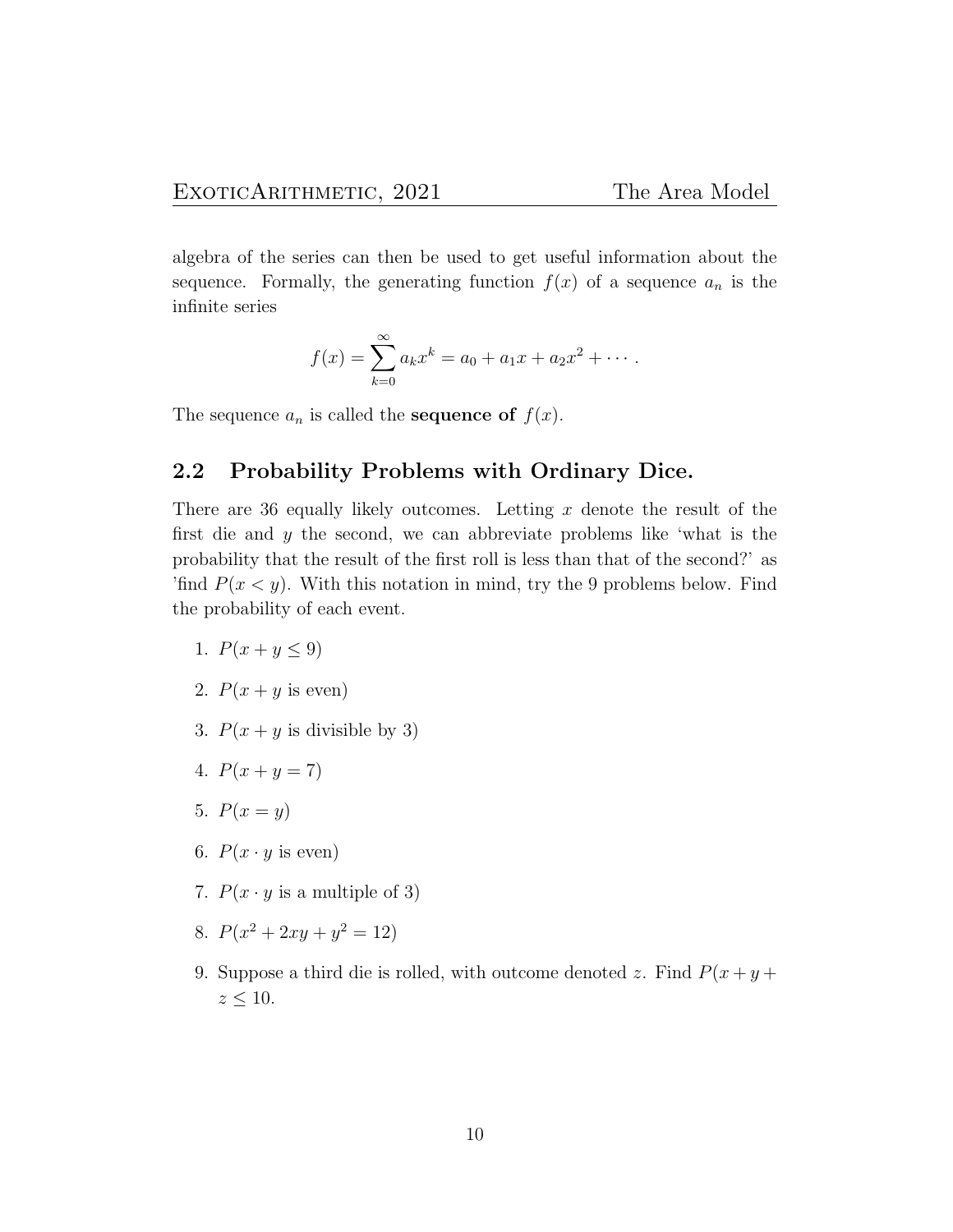### 2.3 Exercises On Generating Functions.

- 1. Let  $a_n = n$  and  $b_n = (-1)^n$ . Let these sequences have generating functions  $f(x)$  and  $g(x)$ , respectively. Compute the product  $h(x) =$  $f(x)g(x)$  and find the first six terms of  $h(x)$ .
- 2. Elizabeth has 3 cubical dice, one numbered 1, 1, 2, 2, 3, 3, one numbered  $2, 2, 4, 4, 6, 6$  and one numbered  $1, 1, 3, 3, 5, 5$ . She rolls all three simultaneously. What is the probability that the sum of the three faces is odd? What if she rolls two dice of each type?
- 3. Suppose now that Elizabeth has three spinners like the ones shown below.



Use polynomial multiplication to find the histogram of values of the sum of the three spinners. IE, complete the table below.

|  |  |  | 4 5 6 7 8 9 10 11 |
|--|--|--|-------------------|
|  |  |  |                   |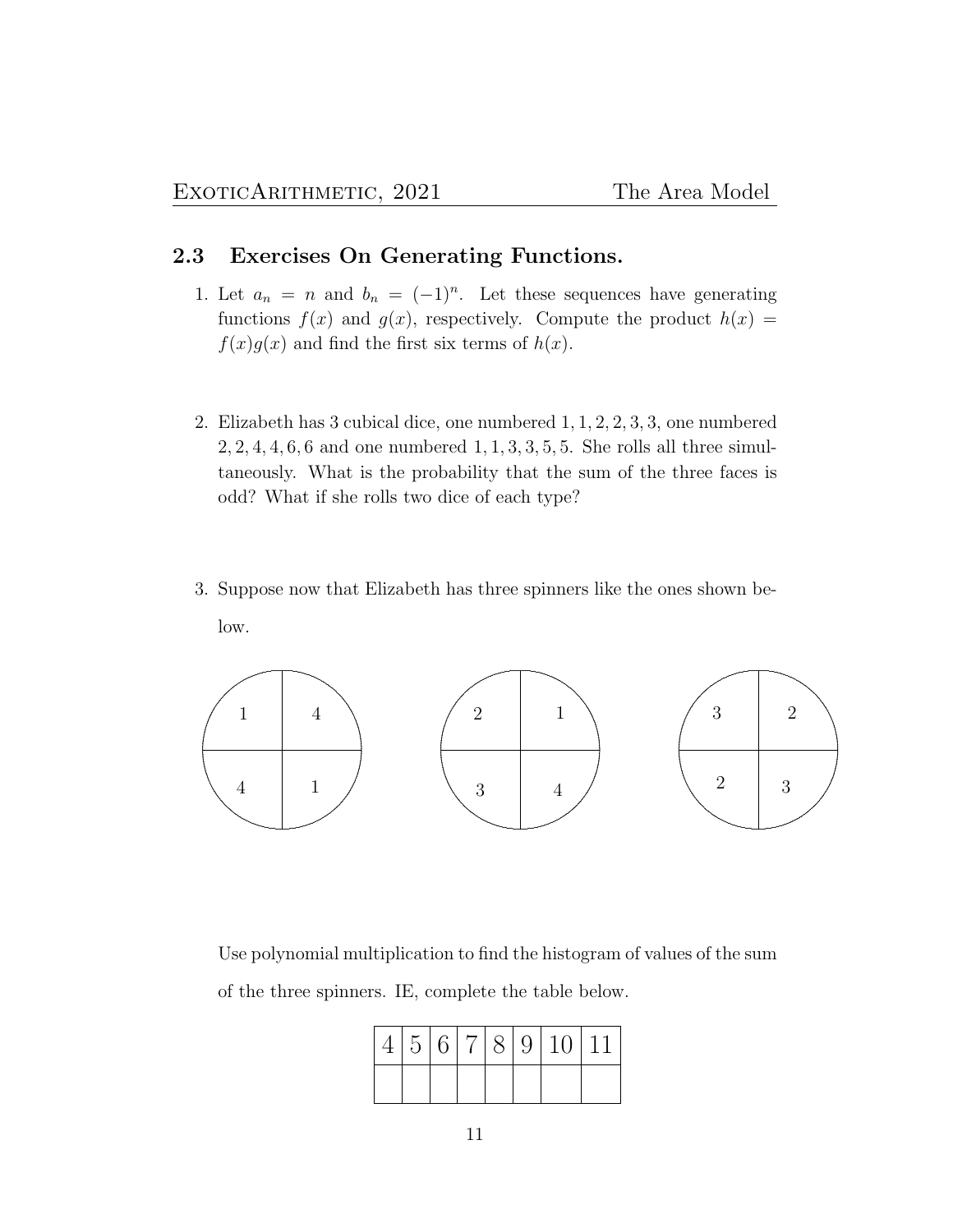- 4. Build your own pair of dice with wooden cubes. Use any positive integer values for the faces. The dice can be different. Then build the generating functions for each die and finally compute the product of the two generating functions.
- 5. The number of two element subsets of a nine element set is  $\binom{9}{2}$  $_{2}^{9}$ ) = 36. This brings up the question, is it possible to label the faces of nine cards with numbers (not necessarily integers) so that when two cards are randomly selected, the probability  $p(k)$  that their sum is k is exactly given by

$$
p(k) = (6 - |k - 7|) \div 36,
$$

for all integers  $k \in \{2, 3, 4, 5, 6, 7, 8, 9, 10, 11, 12\}$ ?

- 6. There are three urns on a table. One has 2 red balls, one has 2 green balls, and one has 3 blue balls. Balls of the same color are indistinguishable. In how many ways can I choose 4 balls between the urns?
- 7. Six boys and eight girls go on a nature hike. Each boy will pick either zero or two flowers and each girl will pick either 0 or 3 flowers. How many ways can the group collectively pick 20 flowers?
- 8. Label the faces of two octahedral dice with the numbers 1 to 8. Then build the polynomial  $p(x)$  that describes a single die. Then construct  $p<sup>2</sup>(x)$  to get the generating function of the sum of the faces of the two dice. Next, go through the factoring process like we did for cubical dice to find some alternative ways to label the octahedra so that you still get  $p<sup>2</sup>(x)$  as the generating function. Find the number of ways to label the two octahedral dice with non-negative integers so that the distribution of sums is the same as for the ordinary labeling. Alternatively, suppose we are allowed three spinners. How many ways can three spinners be built.
- 9. Create three spinners which together simulate the rolling a pair of dice.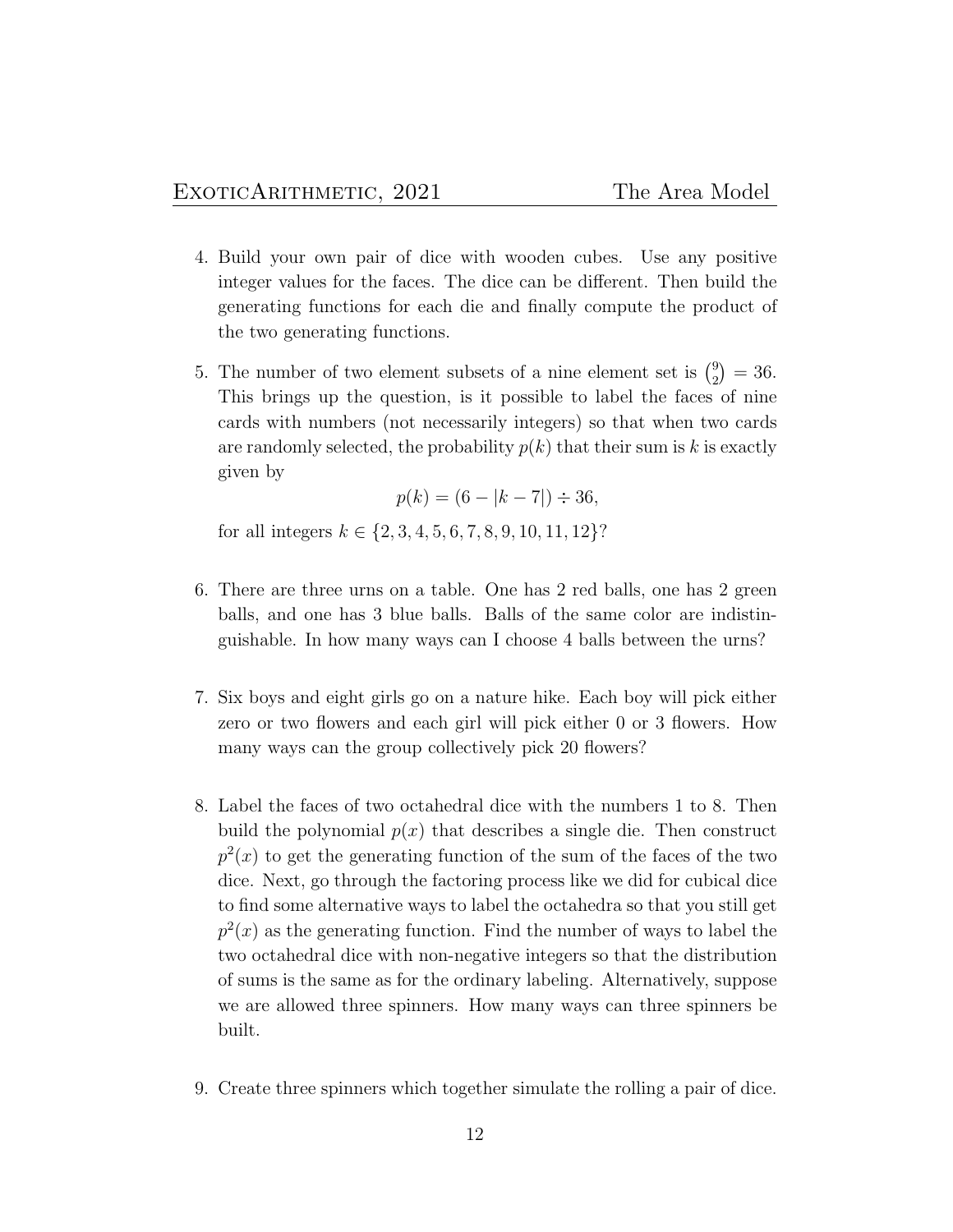10. Find the generating function for the sum of the three spinners shown below.



Use polynomial multiplication to find the histogram of values of the sum of the three spinners. IE, complete the table below. Show your work.

|  |  |  |  | 2 3 4 5 6 7 8 9 10 |
|--|--|--|--|--------------------|
|  |  |  |  |                    |

Letting  $x, y$  and z denote the values of the first second and third spinners, find the probability that  $x + y + z$  is an even number.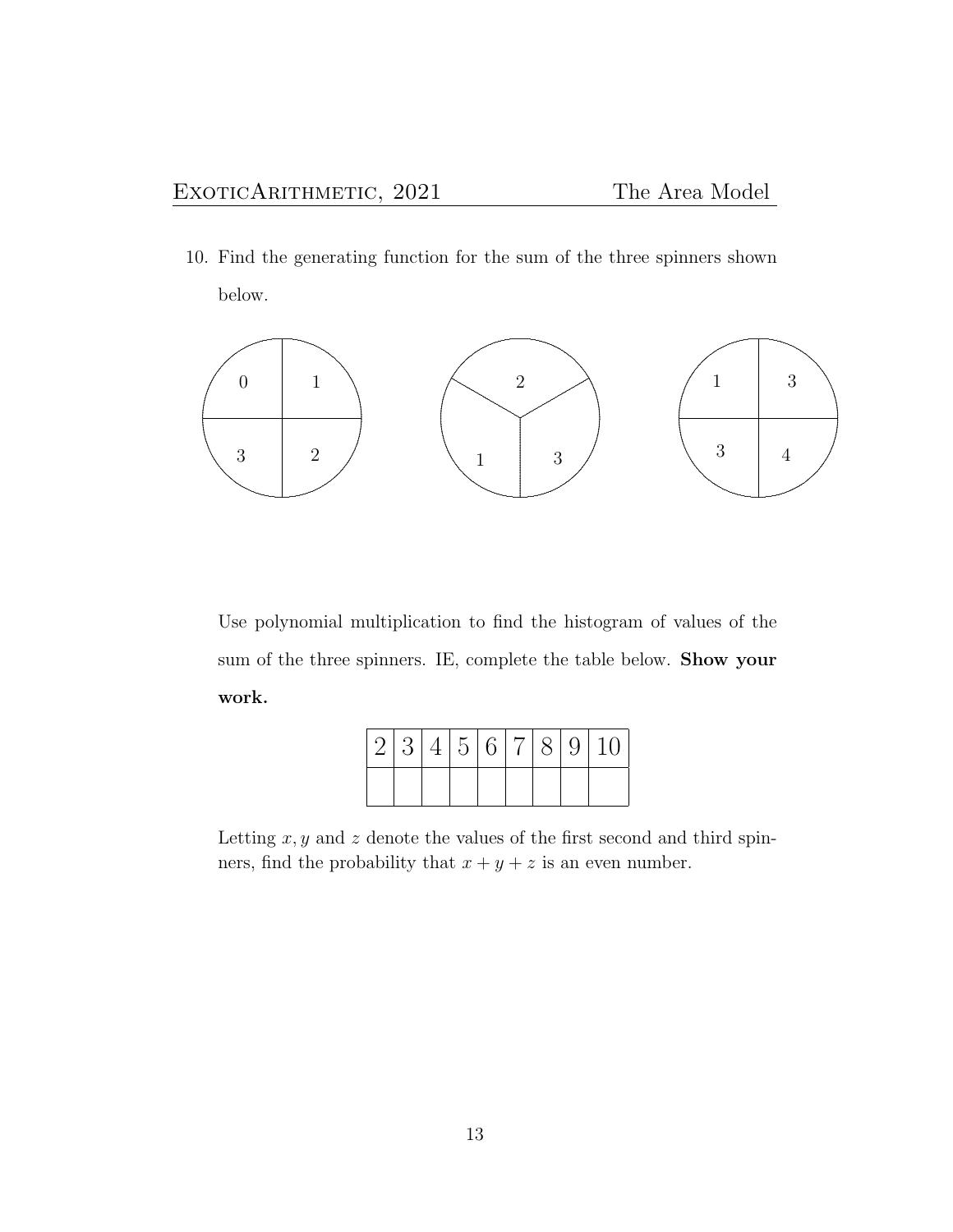# 3 A mathematical challenge

The numbers 2, 4, 5, 6, 8, 9 are arranged in a multiplication table using each digit exactly once. The table can be  $1 \times 5$ ,  $2 \times 4$  or  $3 \times 3$ . The number of entries is either 5, 8 or 9. Such tables could look like  $\Box$ , or  $\Box$ or .

In case it is  $3 \times 3$ , it would look like the table below where each letter represents a different digit. The multiplication table is completed and the sum of the entries is tabulated. What is the largest possible sum obtainable.

|                  | $\it a$ | $\boldsymbol{b}$ | $\,c\,$ |
|------------------|---------|------------------|---------|
| $\boldsymbol{d}$ |         |                  |         |
| е                |         |                  |         |
|                  |         |                  |         |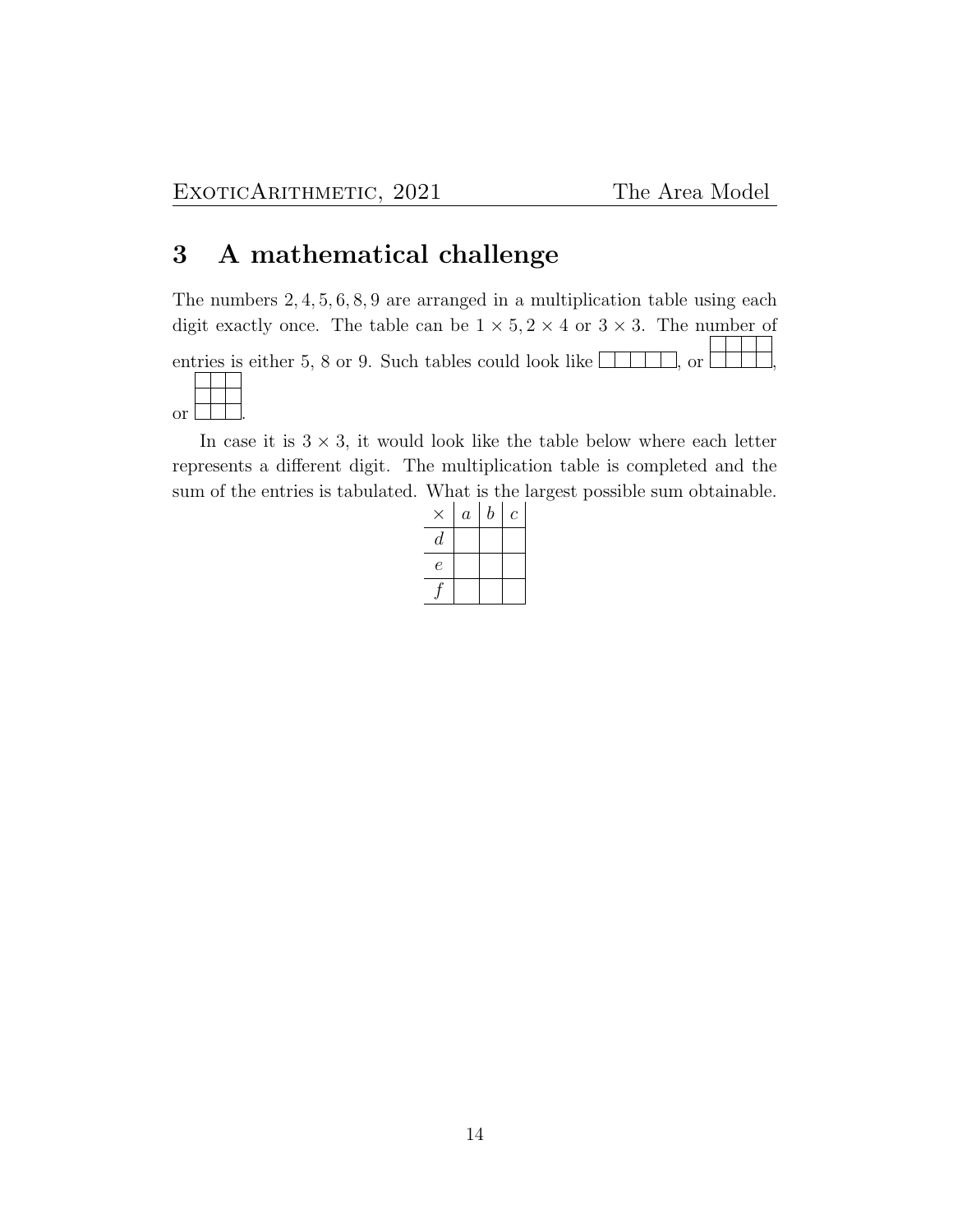# 4 Challenges for middle school students

|  | 1. Consider the multiplication table for nonzero digits below |  |  |  |
|--|---------------------------------------------------------------|--|--|--|
|  |                                                               |  |  |  |

| $\times$       | 1              | $\overline{2}$ | 3  | 4  | 5  | 6  | 7  | 8  | 9  |
|----------------|----------------|----------------|----|----|----|----|----|----|----|
| $\mathbf{1}$   | 1              | $\overline{2}$ | 3  | 4  | 5  | 6  | 7  | 8  | 9  |
| $\overline{2}$ | $\overline{2}$ | $\overline{4}$ | 6  | 8  | 10 | 12 | 14 | 16 | 18 |
| 3              | 3              | 6              | 9  | 12 | 15 | 18 | 21 | 24 | 27 |
| $\overline{4}$ | 4              | 8              | 12 | 16 | 20 | 24 | 28 | 32 | 36 |
| $\overline{5}$ | 5              | 10             | 15 | 20 | 25 | 30 | 35 | 40 | 45 |
| 6              | 6              | 12             | 18 | 24 | 30 | 36 | 42 | 48 | 54 |
| $\overline{7}$ | 7              | 14             | 21 | 28 | 35 | 42 | 49 | 56 | 63 |
| 8              | 8              | 16             | 24 | 32 | 40 | 48 | 56 | 64 | 72 |
| 9              | 9              | 18             | 27 | 36 | 45 | 54 | 63 | 72 | 81 |

- (a) Find the number of even entries and the sum of the even entries in the table.
- (b) Find the number of the multiples of 3 in the table and their sum.
- (c) Find the number of multiples of 4 and the sum of the multiples of 4 among the 81 products in the table.
- (d) Find the sum of the multiples of 6 in the table.
- (e) Now let p be an odd prime number. Consider the  $p^2$  by  $p^2$  array of products obtained by listing the numbers from 1 to  $p^2$  along the top and down the column. The table above is what you get for  $p = 3$ . There are  $p<sup>4</sup>$  entries in this array.
	- i. How many of the  $p^4$  entries are multiples of p?
	- ii. What is the sum of all the entries that are multiples of  $p$ ?
- (f) Let  $N$  denote the product of the 81 entries in the table. Express N in the form  $(a!)^b$  for positive integers a and b. Let M be the product of the 56 even entries. Express M in the form  $2^a(9!)^b(4!)^c$ .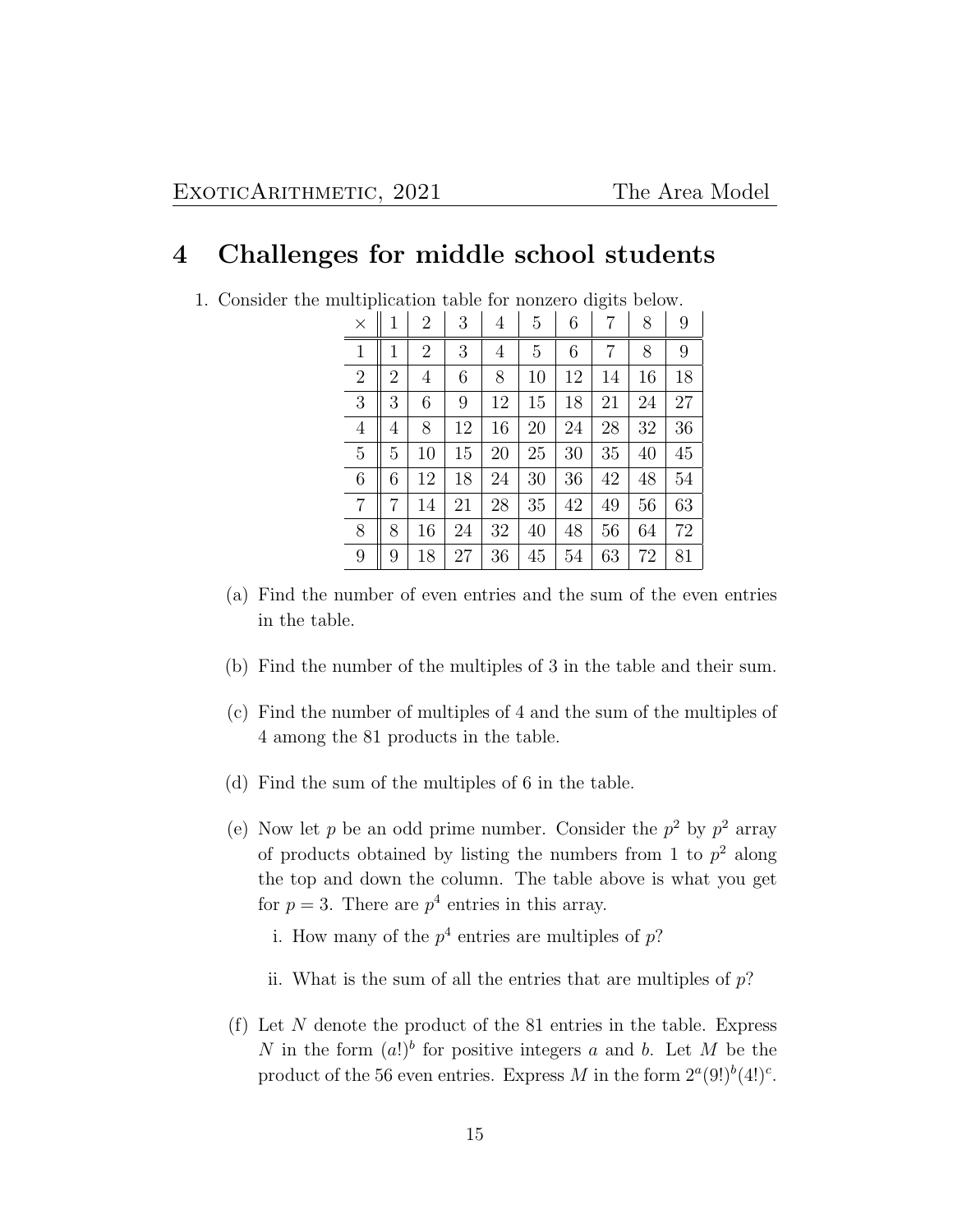2. This problem is about multiplicative palindromes.

Notice that

$$
46 \times 96 = 69 \times 64
$$

and

$$
24 \times 63 = 36 \times 42.
$$

Find all pairs of two-digit numbers ab and cd, such that

 $ab \times cd = dc \times ba$ .

Let us agree to arrange the four numbers so that  $a \leq b$  and ab is the least of the four numbers. We insist that there be at least three distinct digits, so we don't allow  $11 \times 22 = 22 \times 11$ , for example.

3. Note also that we can build longer multiplicative palindromes.

$$
3516 \times 8274 = 4728 \times 6153
$$

and

 $992 \times 483 \times 156 = 651 \times 384 \times 299.$ 

Can you find more of these?

4. Pythagorean Palindromes. Note that

$$
14^2 + 87^2 = 78^2 + 41^2.
$$

Find all the two digit numbers  $\underline{ab}$   $\underline{a} \neq \underline{b}$  for which there exists a two digit number  $\underline{c}\underline{d}$  such that  $a, b, c, d$  has at least three different digits and

$$
ab^2 + cd^2 = dc^2 + ba^2.
$$

- 5. Using all the digits 2, 4, 6, 8, 5, 9 build two three digit numbers whose product is as large as possible. What is the smallest possible product?
- 6. Using all the digits 1, 3, 5, 7, 9 each exactly once build two numbers whose product is as large as possible. What is the smallest possible product?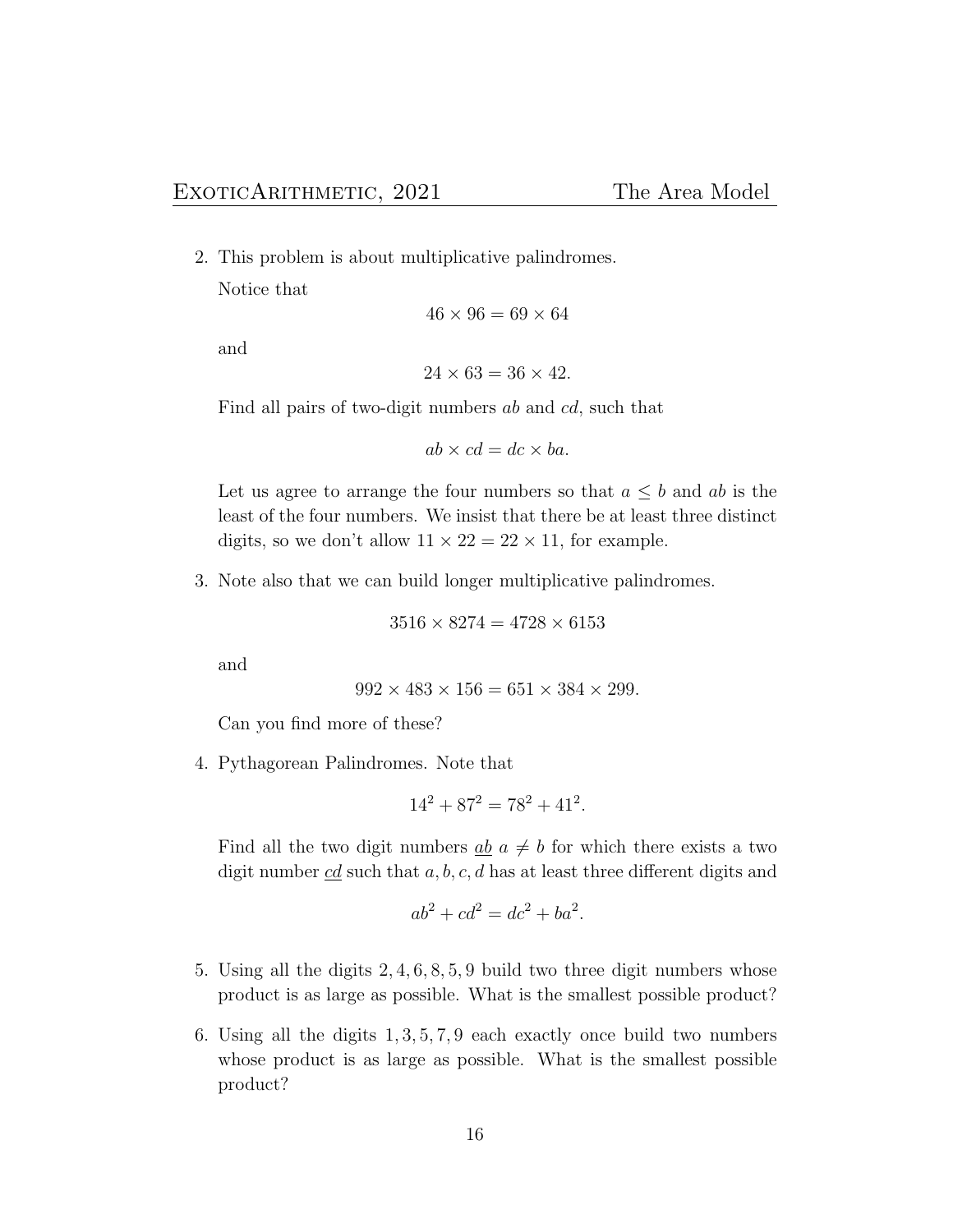7. Consider the  $9 \times 9$  array of squares below.

Find the number of rectangular regions whose lower right corner is the bullet. Use this idea to find the total number of rectangular regions in the grid.

How many right triangles can be drawn by just drawing the hypotenuse?

8. Three positive integers  $a, b$  and  $c$  satisfy both  $a \leq b \leq c$  and

$$
abc + ab + ac + bc + a + b + c = 71.
$$

What is the smallest possible value of  $a + b + c$ ? Next change the problem so that  $a, b$  and  $c$  are not required to be integers. Next change the problem so that  $0 < a \leq b \leq c$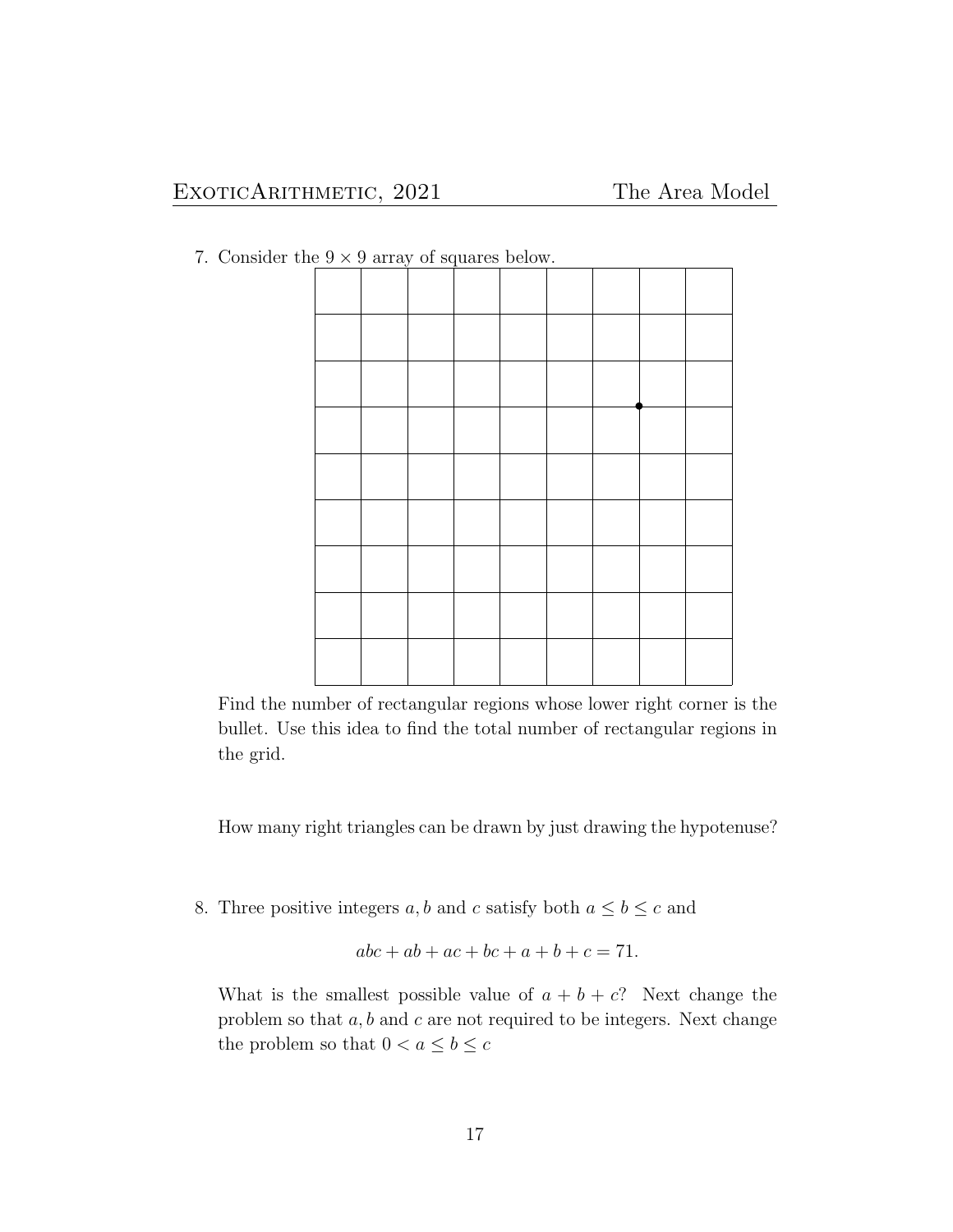- 9. The sum S of the divisors of 10 is  $S = 1+2+5+10 = 18$ . The product P of the divisors of 10 is  $P = 1 \cdot 2 \cdot 5 \cdot 10 = 100$ . Find both the sum and the product of the divisors of a hundred, a thousand, a million, a billion, and a trillion. Hint: ask yourself if the sum S can be realized as the area of a rectangle.
- 10. If n is a single digit number, define  $P(n)$  to be n. If n has more than one digit, let  $P(n)$  be the product of n's digits. So. for example  $P(50) = 0$ and  $P(56) = 30$ . Compute the sum  $P(10) + P(11) + \cdots + P(99)$ . This is a warm-up problem for number 12 below.
- 11. Suppose we roll a pair of fair dice. These problems are similar to the ones in section 2.
	- (a) What is the probability that the sum is even?
	- (b) What is the probability that the sum is a multiple of 3?
	- (c) What is the probability that the product is even?

Suppose we roll three fair dice.

- (a) What is the probability that the sum is even?
- (b) What is the probability that the sum is a multiple of 3?
- (c) What is the probability that the product is even?

Now suppose we roll five fair dice.

- (a) What is the probability that the sum is even?
- (b) What is the probability that the sum is a multiple of 3?
- (c) What is the probability that the sum is at least 18.
- (d) What is the probability that the product is even?
- (e) What is the probability that the product is a multiple of 3?
- (f) What is the probability that the product is a multiple of 5?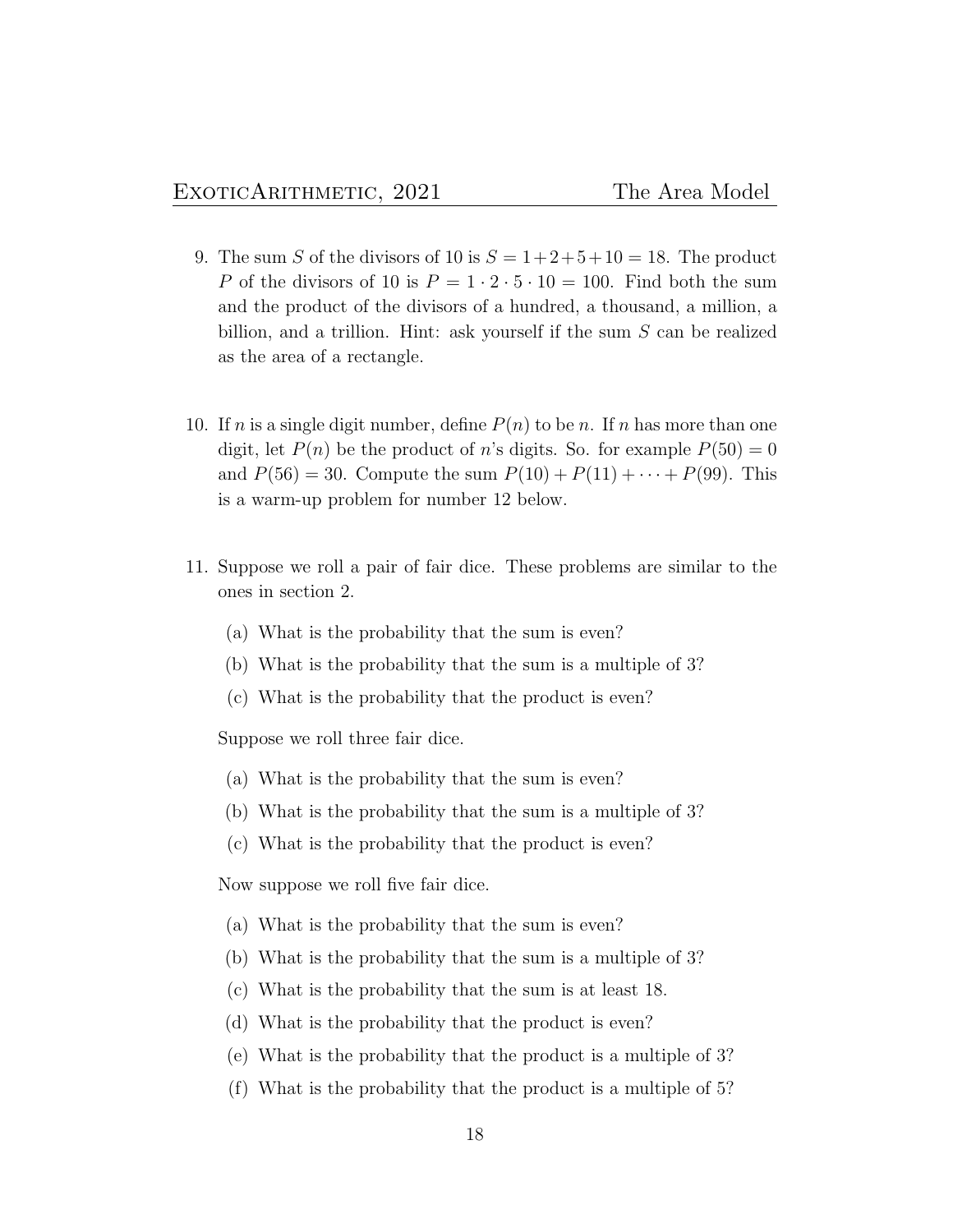# 5 Challenges for advanced students

12. Consider the  $3 \times 4 \times 5$  rectangular block of 60 cubes. How many rectangular subblocks are there? This hard problem might become more accessible if you first solve it for  $2 \times 2 \times 2$  and  $3 \times 3 \times 3$  blocks. The answer for the  $2 \times 2 \times 2$  is 27.

13. Given a positive integer n, let  $p(n)$  be the product of the non-zero digits of n. (If n has only one non-zero digit, then  $p(n) = n$ .) Let  $S = p(1) + p(2) + p(3) + \cdots + p(999)$ . What is the largest prime factor of S ?

14. Let S be the set of five prime numbers  $\{2,3,5,7,11\}$ . For each nonempty subset  $T$  of  $S$ , let  $P(T)$  denote the product of the members of T. In case T has just one element,  $P(T)$  is that number. Find the sum of all 31  $P(T)$ .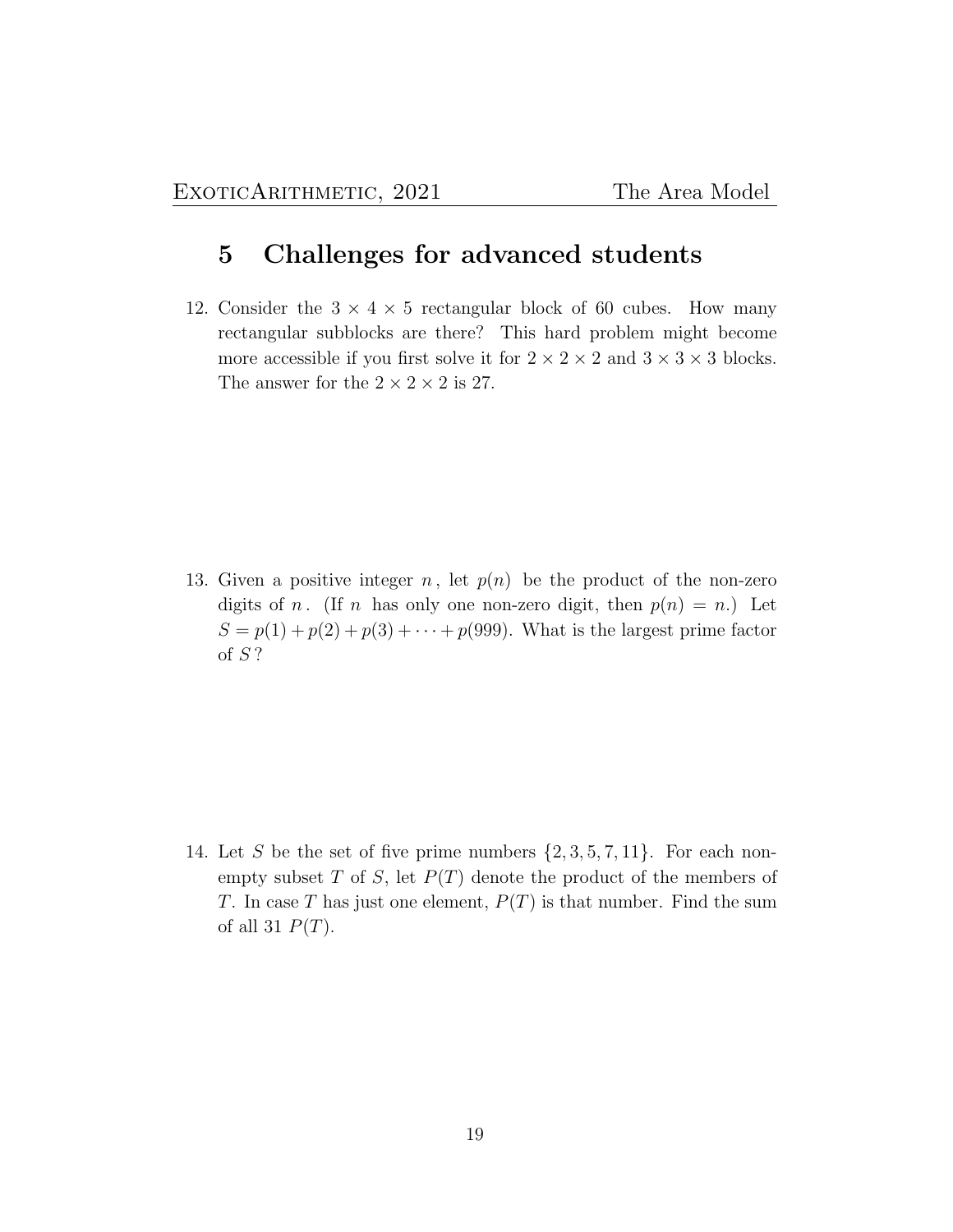# 6 Factoring

Factoring, or factorizing as it is called in some countries, is the undoing of multiplication. You saw in the problem on multiplication palindromes that it is sometimes much easier to prove that two product of two numbers (polynomials) can be proven to be equal using factoring rather than multiplication. For example, suppose we are asked to factor  $4x^3 + 8x^2 + 15x + 18$  as a product of two polynomials. One reason to learn to factor polynomials is to find the solution set in the plane of equations of the form  $f(x, y) = 0$  where f is a polynomial in two variables. Exercises. In the cases with just a single variable, try using the factorization of the number  $f(10)$  to find your polynomial factorization. For each of the polynomial functions given below, find a factorization and then use it to solve  $f(x, y) = 0$ . In cases where the set of points  $\{(x, y) | f(x, y) \neq 0\}$  is not connected, find the number of regions into which the plane is split by  $f(x, y) = 0$ . For example  $y = 2x$  splits the plane into two regions, while  $xy = 0$  splits it into four regions. Thanks to Rick Armstrong for some of these problems.

- (a)  $f(x) = x^6 1$ . Note that f can be factored in two ways, as a difference of squares and as a difference of cubes. Do these factorizations lead to the same prime factors. Find all solutions to  $f(x)=0$ .
- (b)  $f(x, y) = xy$
- (c)  $f(x,y) = x^2y^2 x^6 y^6 + x^4y^4$
- (d)  $f(x,y) = (y^2 x^4)(x^2 y^4)(x^2 + y^2 1)$
- (e)  $f(x,y) = (xy^3 yx^3)(x^2y^2 x^6 y^6 + x^4y^4)$
- (f)  $f(x,y) = x^2 y^2 + 4x + 6y 5$
- (g)  $f(x, y) = x^4 4y^2 + 2y^2 + x^2$
- (h)  $f(x, y) = x^4 3x^2y^2 + y^4$
- (i)  $f(x,y) = x^8 18x^6 + 108x^4 264x^2 + 192$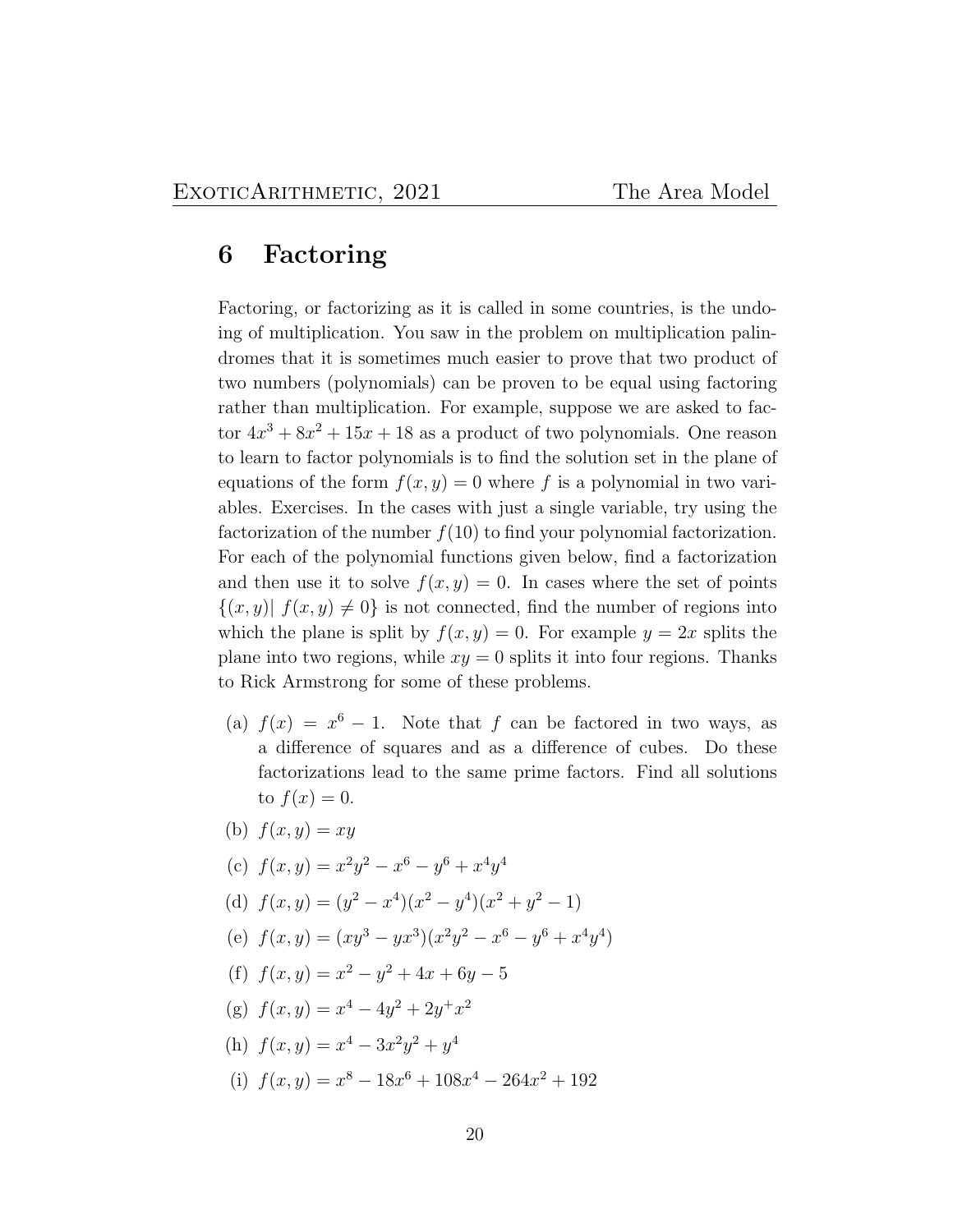- (j)  $f(x) = x^3 + 9x^2 + 27x + 19$
- (k)  $f(x,y) = 25x^2 + 9y^2 100x + 54y 44$
- (1)  $h(x, y) = 125x^3 + 64y^3$
- (m)  $h(x, y) = x^4 + 4x^3y + 6x^2y^2 + 4xy^3 + y^4$
- (n)  $h(x) = x^5 10x^4 + 40x^3 80x^2 + 80x 32$ .
- (o) Sometimes you're interested only in integer solutions. If that is the case, solve  $x(x + 1)(x + 2)(x + 3) + 1 = 379^2$ .
- (p)  $f(x) = x^5 + x + 1$
- 15. Simon's Favorite Factoring Trick (SFFT) is a great tool for solving certain math contest problems. Here is an example presented both algebraically and geometrically! No surprise. It refers to the area model. Note that three terms represent the AREA of one of the four rectangles in this diagram. Then, we 'complete the rectangle'. EXAMPLE: Given that x and y are positive integers, solve  $x^2 + 5x^2y^2 + 20y^2 = 269$ .

|              | $x^2$     | $\overline{4}$ |
|--------------|-----------|----------------|
| $\mathbf{1}$ | $5y^2$    | $\overline{4}$ |
| $5y^2$       | $5x^2y^2$ | $20y^2$        |

So, adding 4 to both sides we have  $x^2 + 5x^2y^2 + 20y^2 + 4 = 269 + 4 = 273$ . This leads to  $(x^2+4)(5y^2+1) = 273 = 3 \cdot 7 \cdot 13$  and we see that  $x = 3$ and  $y = 2$ .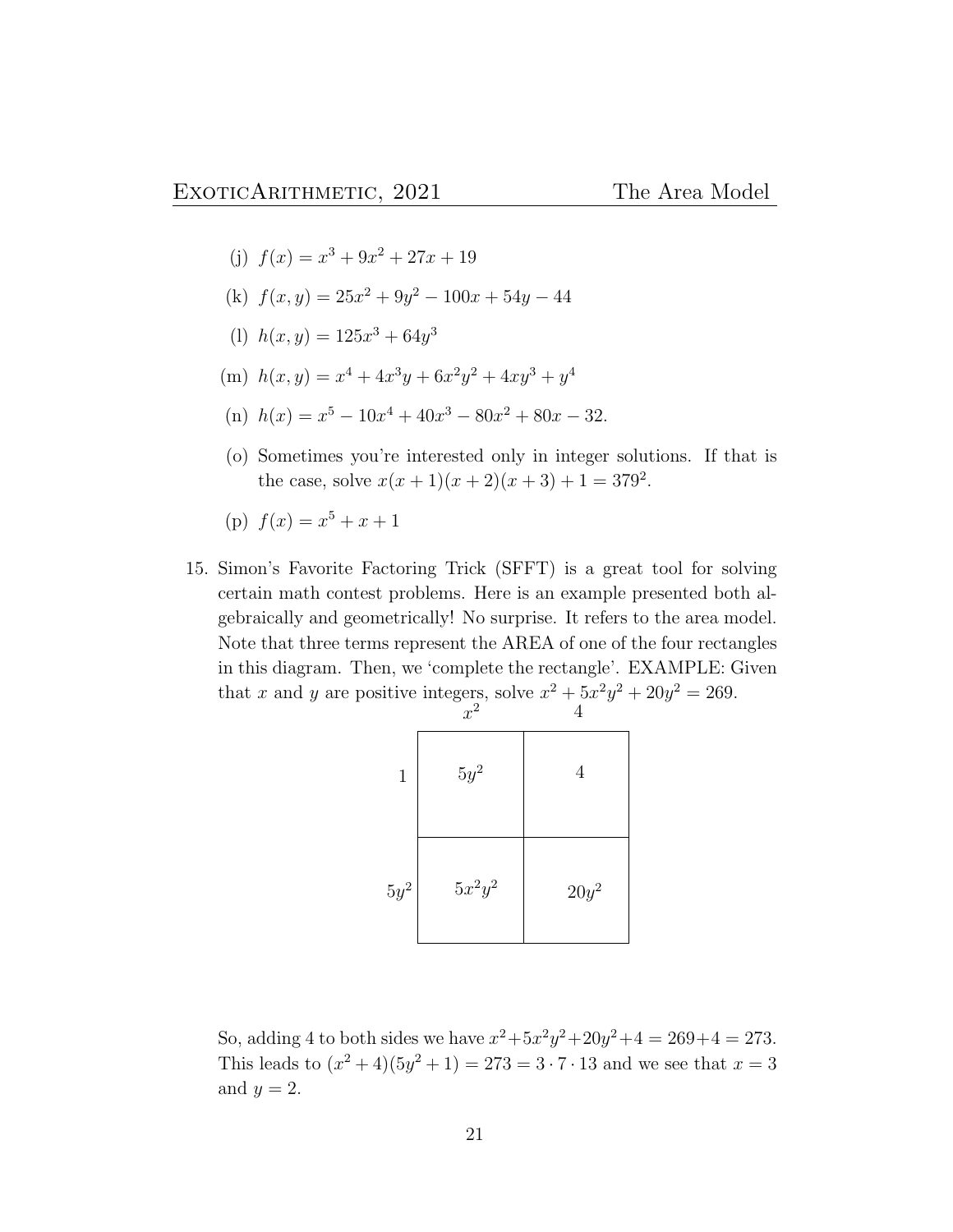- 16. If p and q are non-zero integers, how many ordered pairs  $(p, q)$  satisfy  $2pq + 2p + 3q = 18?$
- 17. Twice the area of a non-square rectangle equals the triple of its perimeter. What is the positive integer area?
- 18. Compute all integer value of n between 90 and 100 inclusive that cannot be written in the form  $n = a+b+ab$ , where a and b are positive integers.
- 19. A, M, and C are positive integers such that  $A > M > C$  and  $A + M +$  $C = 12$ . If  $AMC + AM + AC + CM = 71$ , what is the maximum possible value of A?
- 20. If  $x^5 + 5x^4 + 10x^3 + 10x^2 5x = 9$  and  $x \neq -1$ , compute the numerical value of  $(x+1)^4$ .
- 21. Find the number of ordered pairs of integers  $(m, n)$  for which  $mn > 0$ and  $m^3 + n^3 + 99mn = 33^3$ .
- 22. The number  $(9^6 + 1)$  is the product of three primes. Compute the largest of these 3 primes.
- 23. Of the integers between 1 and 2310, how many are divisible by exactly three of the five primes 2, 3, 5, 7, and 11?
- 24. If x and y are positive integers such that  $x^2 = y^2 + 61$ , find  $x(x+2)$  +  $y(y + 3)$ .
- 25. The graph of  $xy + 3x + 2y = 0$  can be produced by translating the graph of  $y = k/x$  to the left and down for some constant value k. Find k.
- 26. Let  $f(x) = x^2 + bx + 9$  and  $g(x) = x^2 + dx + e$ . If  $f(x)$  has zeroes r and s, and  $g(x)$  has zeroes  $-r$  and  $-s$ , compute the two roots of  $f(x) + g(x) = 0.$
- 27. How many ordered pairs of integers  $(x, y)$  with  $1 < x < 100$  and  $1 <$  $y < 100$  make the quantity  $xy - x - y$  a multiple of 5?